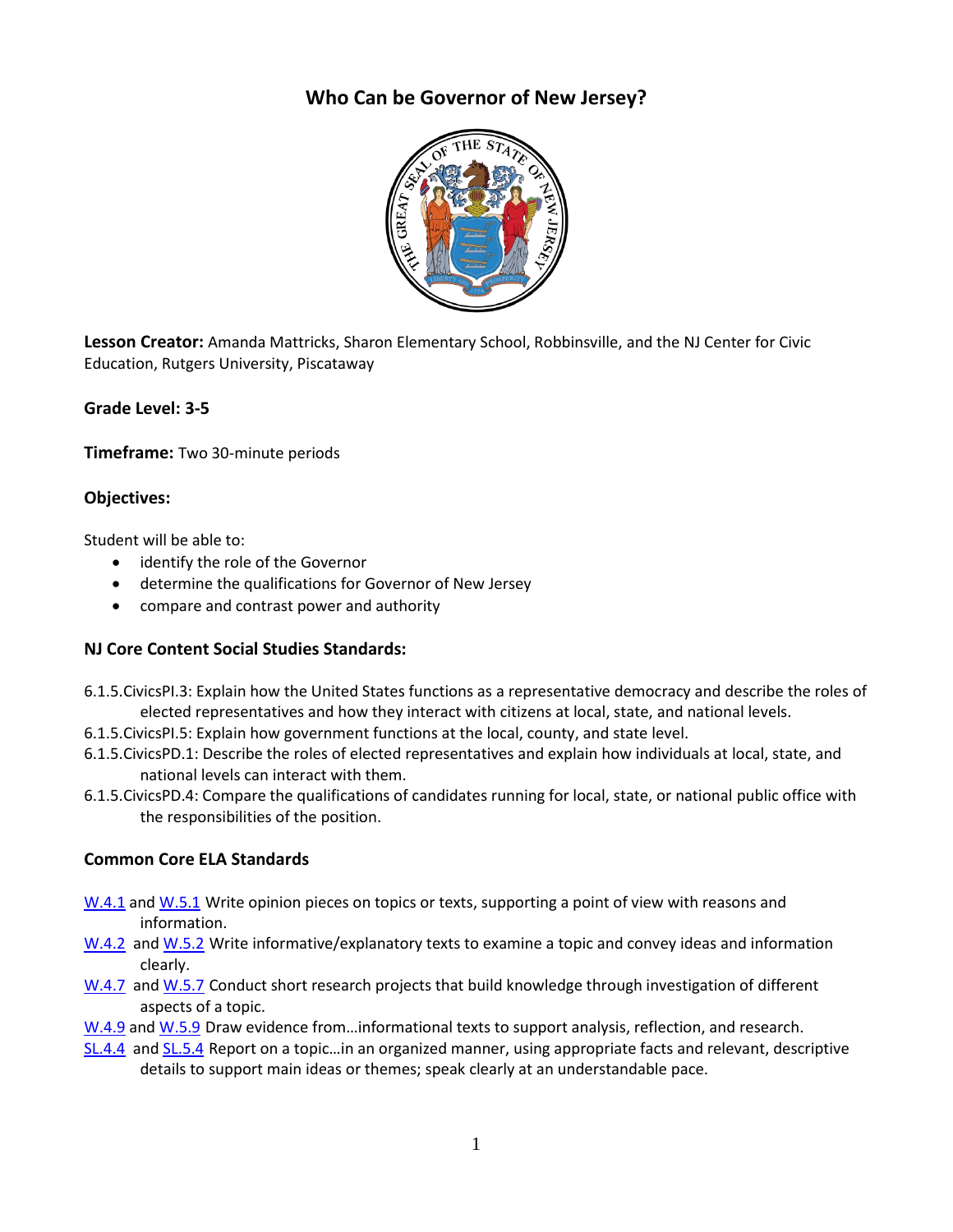# **Materials:**

- Handout 1: List of vocabulary terms
- Handout 2: New Jersey Constitution, Article V
- Handout 3: Who can be Governor of New Jersey?
- Handout 4: Powers of the Governor Chart
- The full New Jersey Constitution is available on-line at [www.njleg.state.nj.us/lawsconstitution/constitution.asp](http://www.njleg.state.nj.us/lawsconstitution/constitution.asp)

# **Introduction/Anticipatory Set:**

Who is currently the governor of New Jersey? Show website and introduce the current governor at [http://nj.gov/hangout\\_nj/government\\_meet.html](http://nj.gov/hangout_nj/government_meet.html)

What does the governor's job entail? The Governor is the chief executive officer for the state, similar to the President of the United States. His job is to see that the laws are carried out.

### **Vocabulary**

Use Handout I to review the meaning of the following vocabulary words:

| Authority   | Term                      |
|-------------|---------------------------|
| Power       | Resident                  |
| Governor    | Veto                      |
| Legislature | <b>Advice and Consent</b> |
| Eligible    | Appropriation             |

### **Activity One: Who Can be Governor of New Jersey?**

Can anyone serve as Governor of New Jersey? What does the New Jersey Constitution require? Handout 2 includes relevant provisions from the New Jersey State Constitution regarding who is eligible to run for the office of Governor of the State. The Governor must be at least thirty years old, a citizen of the United States for at least 20 years and a resident of New Jersey for at least seven years.

Handout 3 has four possible candidates for Governor of New Jersey. Which of these individuals is eligible to run for Governor? Consider the relevant provisions of the New Jersey State Constitution in Handout 2 to determine which of the individuals described in Handout 3 (Frankie Jonas, Donald Trump, former NJ Governor Thomas Kean and current U.S. Senator from New Jersey Robert Menendez) would be eligible to run for Governor of New Jersey.

Can Frankie Jonas run for Governor of New Jersey? No, he is only 21 years old in 2021 and he has not been a resident of the state for the past seven years.

Can Donald Trump run for Governor of New Jersey? Unlikely. He is over 30 years old and sometimes lives at Trump National Golf Club in Bedminster, NJ. However, he has declared himself to be a resident of Palm Beach County, Florida. People may own more than one home, but they can only be domiciled for tax, voting and office holding purposes in one place—the place where they intend to make a permanent home, which has been defined for tax purposes as where someone spends more than half of their time (more than 183 days a year).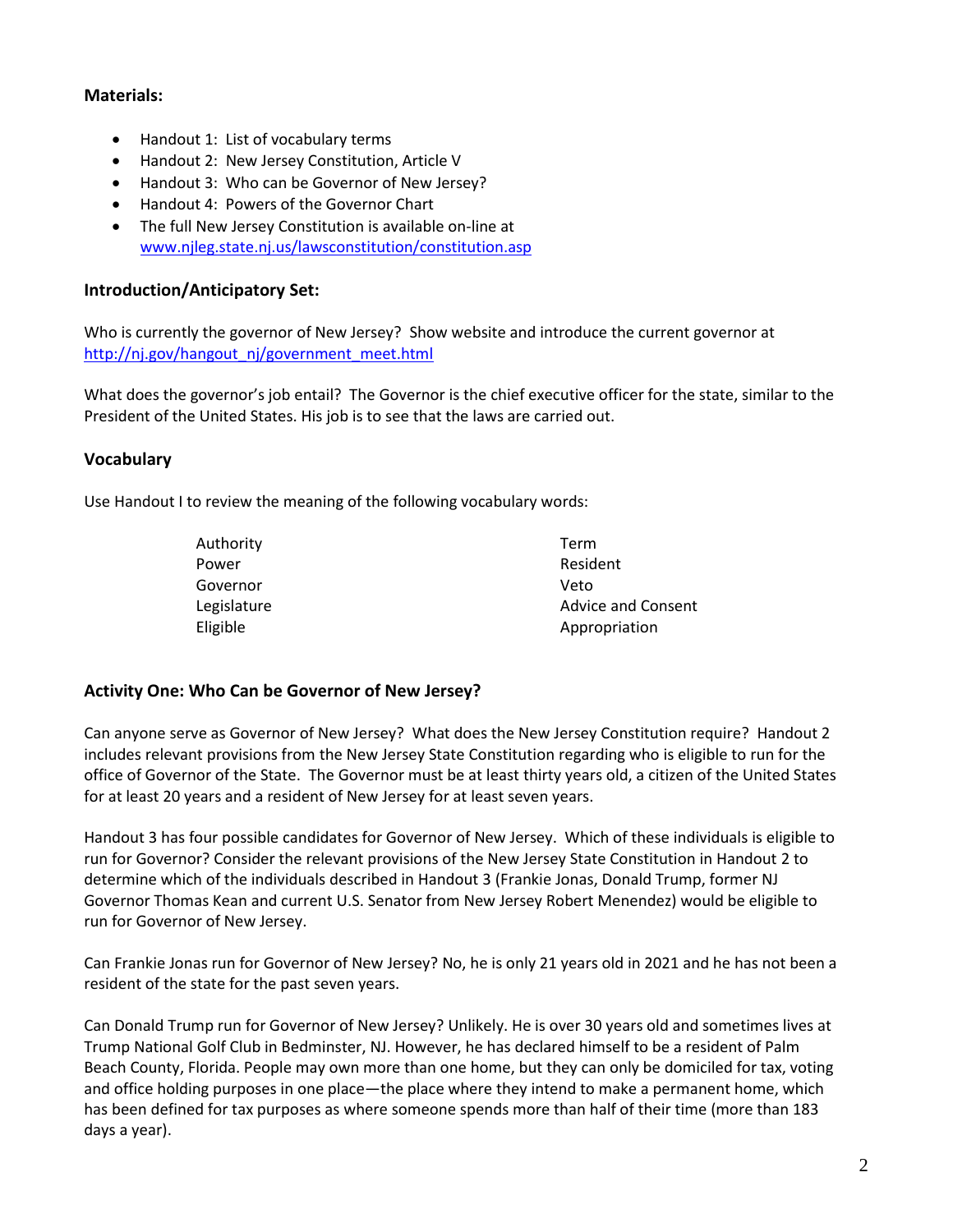Can former Governor Thomas Kean run for Governor of New Jersey again in 2016? Yes, he is over 30 years old and has resided in New Jersey for the past seven years. According to the New Jersey Constitution, Article V, Section I, Paragraph 5, he may run again four years after the end of his second successive term. He may run again since it has been more than four years since he left office in 1990.

Can U.S. Senator Robert Menendez run for Governor of New Jersey? He is over 30 years old, but mostly lives in Washington, D.C. However, the New Jersey Constitution, Article V, Section I, Paragraph 2 allows someone to be "absent during that time on the public business of the United States or of this State." He qualifies for this exception as U.S. Senator. But, Paragraph 3 makes it clear that no member of Congress can also serve as Governor. Senator Menendez would have to vacate his U.S. Senate seat in order to run for Governor. This was done by U.S. Senator Jon Corzine, who then ran for Governor of New Jersey in November 2005, and won.

### Closure:

Why do you think that it is necessary for someone to meet age, residency and other requirements in order to serve as Governor of the State? Do you think that it is a good idea to have age requirements for the Governor and other elected positions of authority? Why or why not?

Do you think that it is important that the governor be a resident of the state he or she serves? Why or why not? Do you think that there should be additional qualifications or fewer qualifications? What would you add or subtract?

# **Alternative Online Quiz about the New Jersey Governor using Kahoots.**

Go to <http://goo.gl/yf88N3> for the link to the game. All students can play the game at the same time for points and see who wins.

# **Closure for activity one:**

Why do you think that it is necessary for someone to meet age, residency and other requirements in order to serve as Governor of the State? Do you think that it is a good idea to have age requirements for the Governor and other elected positions of authority? Why or why not?

Do you think that it is important that the governor be a resident of the state he or she serves? Why or why not? Do you think that there should be additional qualifications or fewer qualifications? What would you add or subtract?

### **Activity Two: Where does the Governor Get his/her Power?**

What is the difference between power and authority?

Power is the ability to make someone do or not do something. Authority is the power along with the right to use power to influence or control the behavior of others.

 When a neighborhood bully forces a child to leave the playground, he has the power to do so. He does not have the right to do this.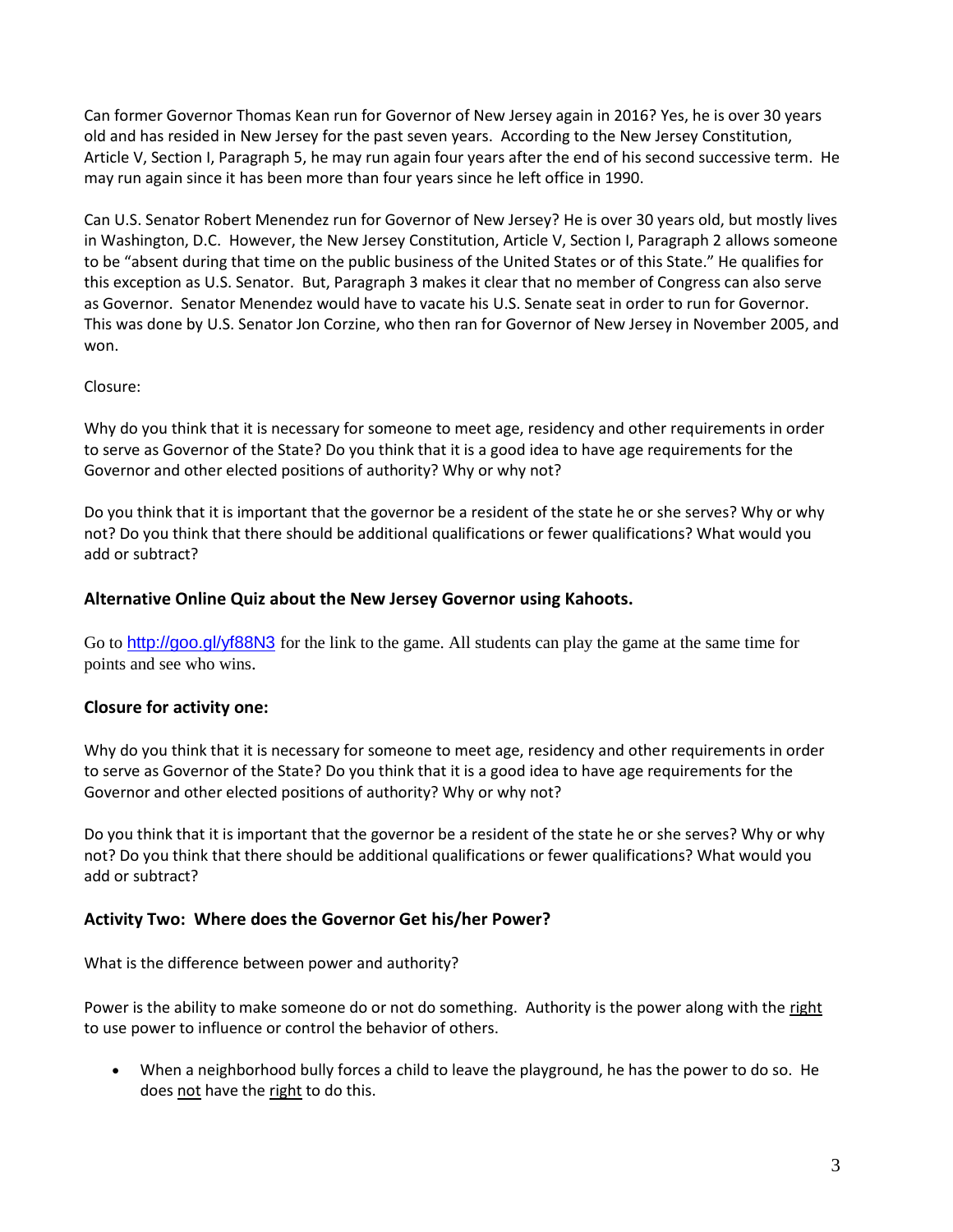- When a parent requires his or her child to go to bed, the parent has the power and the right to tell his or her children to do certain things.
- The Governor has the authority to exercise power for the benefit of the citizens of New Jersey. The Governor's authority is both granted in the State Constitution.

What are some sources of authority?

How do people and institutions get authority? How do they acquire the right to tell other people what to do? Sources of authority come from four main sources:

 Custom: Custom is a long established practice of way of doing things. People in a group accept this method of doing something.

Example: When your mother or father tells you to help with the chores, their authority comes from custom. People have long agreed that parents have the authority to assign chores to their children.

 Rules and laws: Some authority comes from rules and laws. Rules and laws tell some people, such as government officials, what they can and what they cannot do.

Example: The law gives teachers and principles the right to keep a safe and orderly school. The law, therefore, gives teachers the authority to tell students to stop talking while taking a test.

 Morality: A person's sense of morality is his or her belief about right and wrong. A person's sense of morality often influences or controls how he behaves in situations. A person may feel guilty if they act against their sense of morality.

Example: Sally decides that she will not tease Billy because it could hurt his feelings.

 Consent: Some authority arises when people choose others to have authority over them. They agree, or consent, to give that person the right to tell them what to do in certain situations.

Example: Marika's classroom elected her the team leader for a game. The children agreed to give Marika the right to tell them what to do during the game. After the game was over, Marika no longer had this authority.

Example: The people of New Jersey elect the Governor every four years. The citizens of the United States elect a President every four years. When their terms are completed, the President and Governor no longer have the authority they had while in office.

As the head of the New Jersey government, the Governor has the authority to carry out the laws in New Jersey. The main source for the governor's authority is the New Jersey State Constitution. Specifically, Article V of the New Jersey Constitution lists the powers of the Governor. Complete the chart on Handout 4. Answer the five questions on Handout 4 by explaining the powers that the Governor holds from the specific grants of authority in the New Jersey Constitution. A completed chart is below.

#### **The Governor's Powers and the Sources of his Authority**

| <b>SOURCES OF</b> | <b>EXPLANATION OF POWERS</b> |
|-------------------|------------------------------|
| <b>GOVERNOR'S</b> |                              |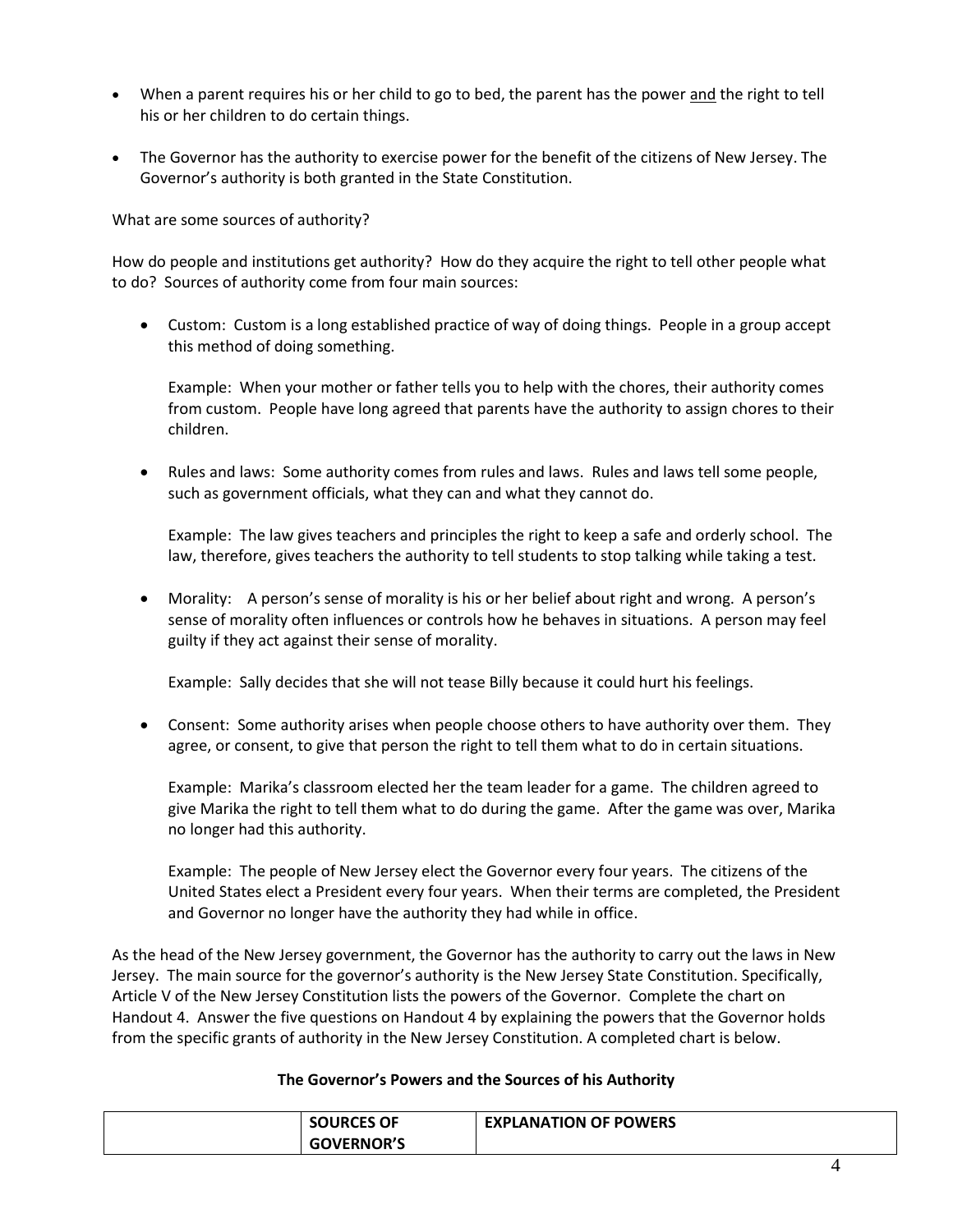|                                                                                   | <b>AUTHORITY</b>                                                     |                                                                                                                                                                                                                                                                                                                                                                                                                                                            |
|-----------------------------------------------------------------------------------|----------------------------------------------------------------------|------------------------------------------------------------------------------------------------------------------------------------------------------------------------------------------------------------------------------------------------------------------------------------------------------------------------------------------------------------------------------------------------------------------------------------------------------------|
| 1. What power does the<br>Governor have over the<br>state military?               | NJ Constitution,<br>Article V, Section 1,<br>Paragraph 12            | According to this provision, the Governor is the<br>Commander-in-Chief of all of the military and naval forces<br>in the State.                                                                                                                                                                                                                                                                                                                            |
| 2. What power/s does<br>the Governor have<br>regarding legislation?               | NJ Constitution,<br>Article V, Section 1,<br>Paragraph 12            | The Governor may propose legislation in his annual<br>speech to the Legislature at the opening of every session<br>on the condition of the state.                                                                                                                                                                                                                                                                                                          |
|                                                                                   | NJ Constitution,<br>Article V, Section I,<br>Paragraph 14            | The Governor has the power to sign and approve a law or<br>veto a law. Note: the legislature can override the<br>Governor's veto with 2/3 of all the members of each<br>house.                                                                                                                                                                                                                                                                             |
| 3. What power does the<br>Governor possess over<br>the budget process?            | NJ Constitution,<br>Article V, Section I,<br>Paragraph 15            | If a bill contains one or more items about the<br>appropriation of money, the Governor may object in<br>whole or in part to any such item or items while<br>approving the other portions of the bill. This is called a<br>"line-item veto." It gives the Governor broad power to<br>veto certain items within a bill. Even though this was<br>declared unconstitutional within the federal purview, it is<br>constitutionally permitted within New Jersey. |
| 4. What power does the<br>Governor have in<br>regarding state law<br>enforcement? | NJ Constitution,<br>Article V, Section II,<br>Paragraphs 1 and 2     | The Governor may grant pardons (release a person from<br>punishment) and reprieves (reduce the sentence of a<br>person) in all cases other than impeachment and treason.<br>In addition, he may suspend fines and forfeitures.                                                                                                                                                                                                                             |
|                                                                                   | NJ Constitution,<br>Article VII, Section II,<br>Paragraph 1          | In addition, the Governor appoints the county<br>prosecutors, who are the chief law county enforcement<br>officers.                                                                                                                                                                                                                                                                                                                                        |
| 5. What positions does<br>the Governor have the<br>authority to appoint?          | NJ Constitution,<br>Article VI, Section VI,<br>Paragraph 1           | Judges                                                                                                                                                                                                                                                                                                                                                                                                                                                     |
|                                                                                   | NJ Constitution,<br>Article V, Section IV,<br>Paragraphs 2, 3 and 4. | Cabinet members, including the Attorney General<br>(Both judges and the State Attorney Generals are elected<br>in the majority of states.)                                                                                                                                                                                                                                                                                                                 |

Closure for activity two:Have students share their answers from Handout 4. Conclude the lesson by noting that the New Jersey Governor, because of his broad appointment authority and veto power, is one of the most powerful governors in the country.

# **Assessment:**

Students will be assessed throughout this exercise by their class and group participation skills.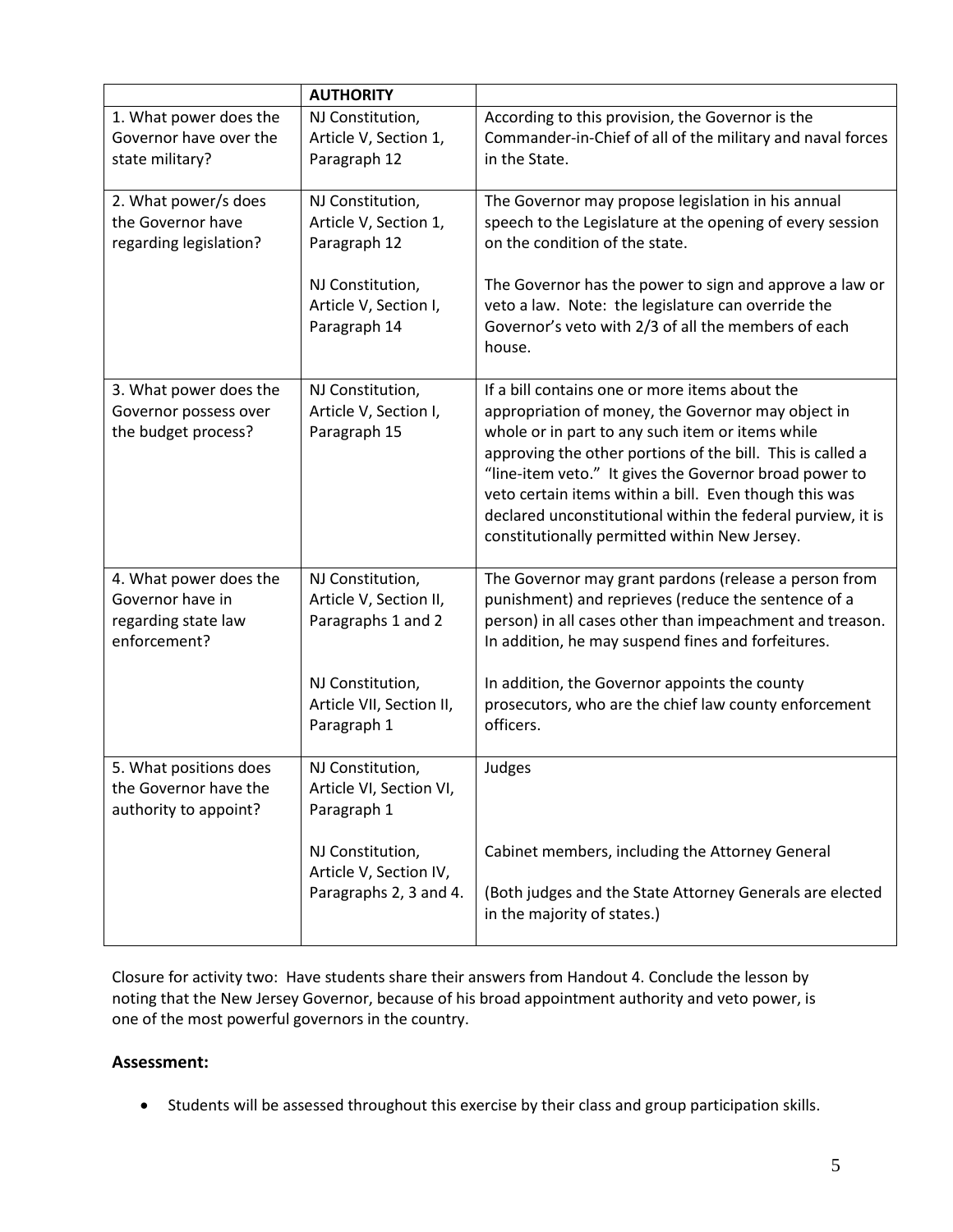Students will write a short paragraph explaining what the Governor of New Jersey is authorized to exercise and the sources of this authority.

### **Extension: Student Mock Election**

The governor of New Jersey is elected every four years. Have your students get in the habit of voting every year by participating in the annual student mock election, which in 2021, 20215, etc. will include a vote for the states' governor. The student mock election is held online the last two weeks of October before the actual election. Students may vote online or with paper ballots. Students are not identified in the voting. For additional information contact Robert O'Dell at [ro205@scarletmail.rutgers.edu](mailto:ro205@scarletmail.rutgers.edu) or go to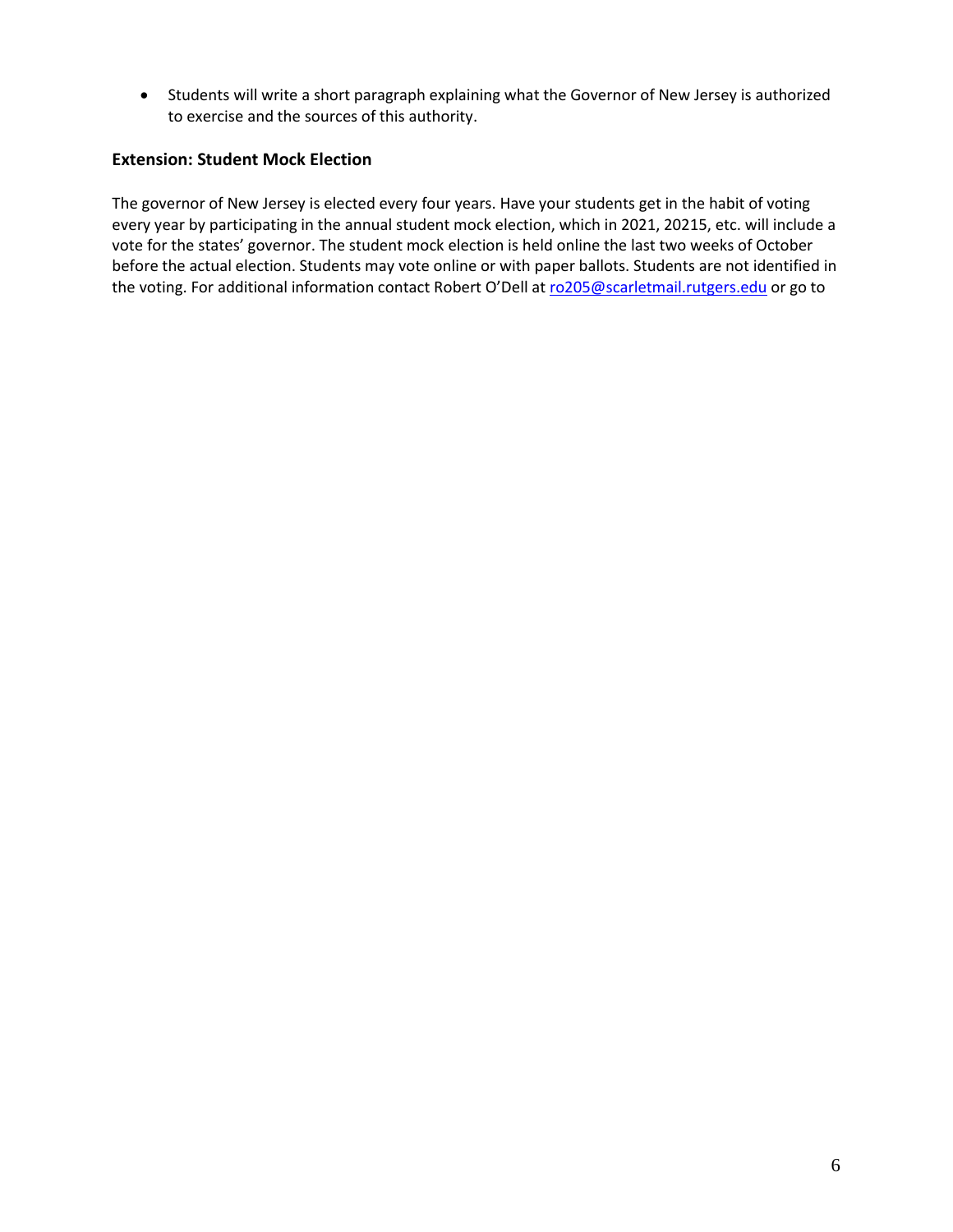# **VOCABULARY**

| Governor                  | Elected person who heads the executive branch of state<br>government; the Chief Executive of the state                                                                                                                 |
|---------------------------|------------------------------------------------------------------------------------------------------------------------------------------------------------------------------------------------------------------------|
| Legislature               | A body of elected members who have the authority to make laws<br>for the state; New Jersey has a bicameral (two house)<br>legislature made up of the General Assembly and the Senate                                   |
| Eligible                  | Qualifies to be chosen, meets the requirements to run for an elected<br>position                                                                                                                                       |
| Term                      | Length of time a person serves in an elected position                                                                                                                                                                  |
| Resident                  | Person who lives in a particular town or state                                                                                                                                                                         |
| Veto                      | To refuse to approve a legislative bill (a power of the governor)                                                                                                                                                      |
| <b>Advice and Consent</b> | Recommendation given regarding a decision or course of action;<br>refers to the NJ Senate's ability to check the governor's power<br>by having to approve the governor's appointments to many<br>executive-branch jobs |
| Power                     | The ability to make someone do or not do something                                                                                                                                                                     |
| Authority                 | The right to use power to influence or control the behavior of<br>others                                                                                                                                               |
| Appropriation             | Legislative act that gives the authority to spend a designated<br>amount of public funds for a specific purpose                                                                                                        |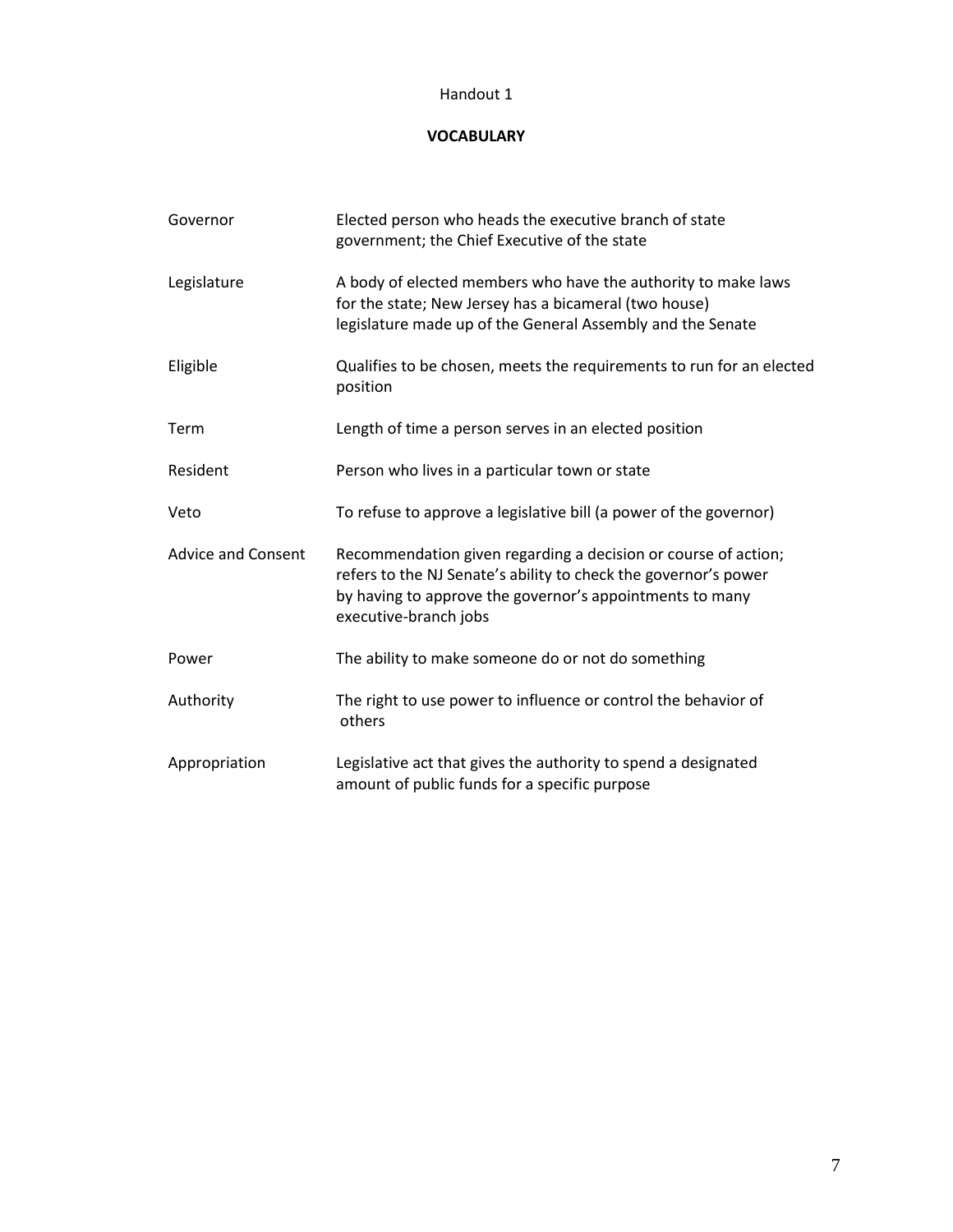# **NEW JERSEY STATE CONSTITUTION Article V, Section I**

- 1. The executive power shall be vested in a Governor.
- 2. The Governor shall be not less than thirty years of age, and shall have been for at least twenty years a citizen of the United States, and a resident of this State seven years next before his election, unless he shall have been absent during that time on the public business of the United States or of this State.
- 3. No member of Congress or person holding any office or position of profit, under this State or the United States, shall be Governor. If the Governor or person administering the office of Governor shall accept any other office or position, of profit, under this State or the United States, his office of Governor shall thereby be vacated. No Governor shall be elected by the Legislature to any office during the term for which he shall have been elected Governor.
- 4. The Governor shall be elected by the legally qualified voters of this States. The person receiving the greatest number of votes shall be the Governor…
- 5. The term of office of the Governor shall be four years, beginning at noon of the third Tuesday in January next following his election, and ending at noon of the third Tuesday in January four years thereafter. No person who has been elected Governor for two successive terms, including an unexpired term, shall again be eligible for that office until the third Tuesday in January of the fourth year following the expiration of his second term.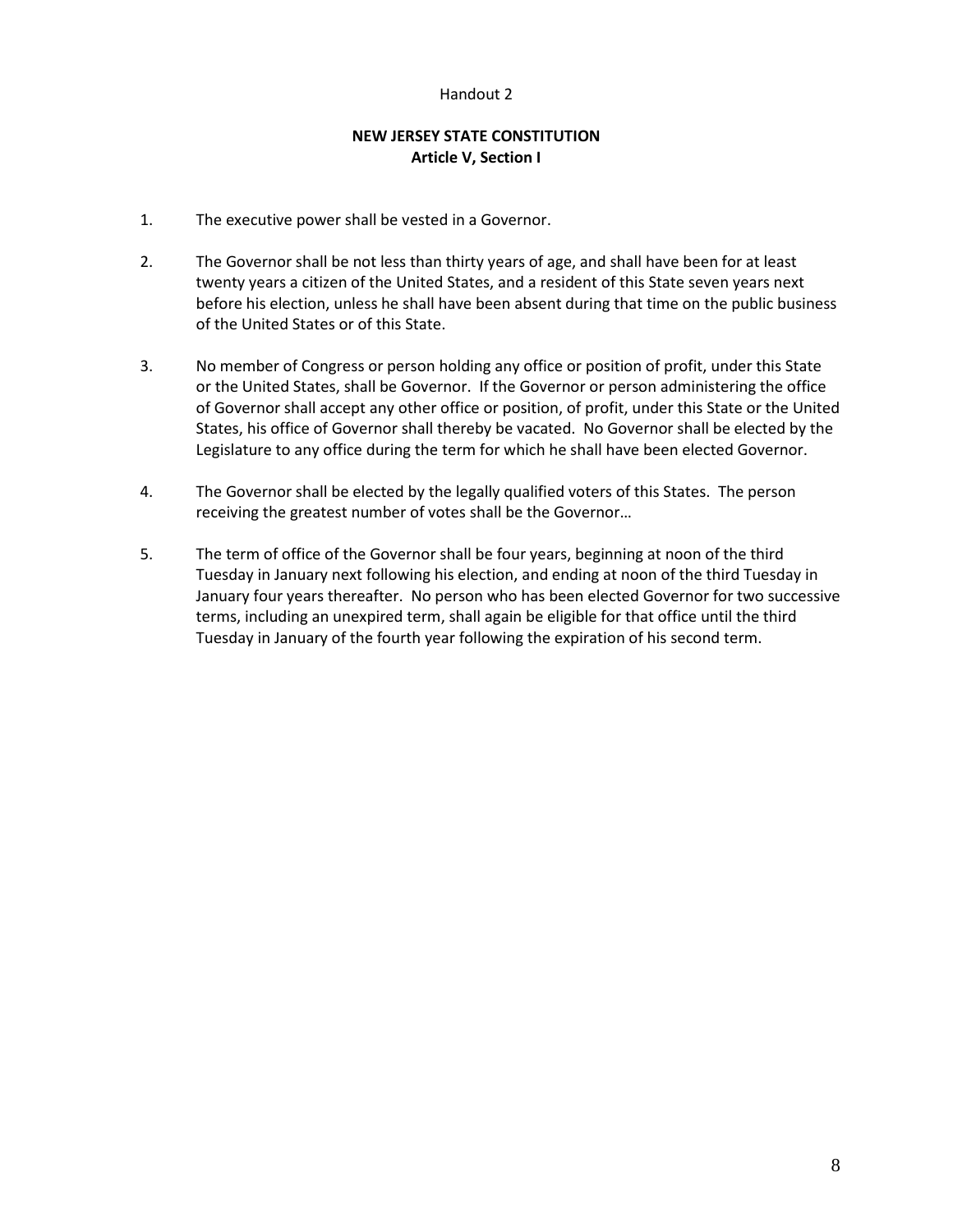### **WHO CAN RUN FOR GOVERNOR OF NEW JERSEY?**

**Assignment:** Consider the provisions of Section V of the New Jersey Constitution to determine whether any of the following individuals could serve as Governor in the state of New Jersey. Be prepared to explain why or why not.



**Name:** Frankie Jonas **Date and place of birth:** Sept. 28, 2000/Ridgewood, New Jersey **Current Residence:** Los Angeles, California **Ever held the position of New Jersey Governor?** No **Current Occupation**: Recording artist, Actor



**Name:** Donald Trump **Date and place of birth:** July 14, 1946/Queens, New York **Current Residence:** Palm Beach, Florida **Ever held the position of New Jersey Governor?** No **Current Occupation:** ?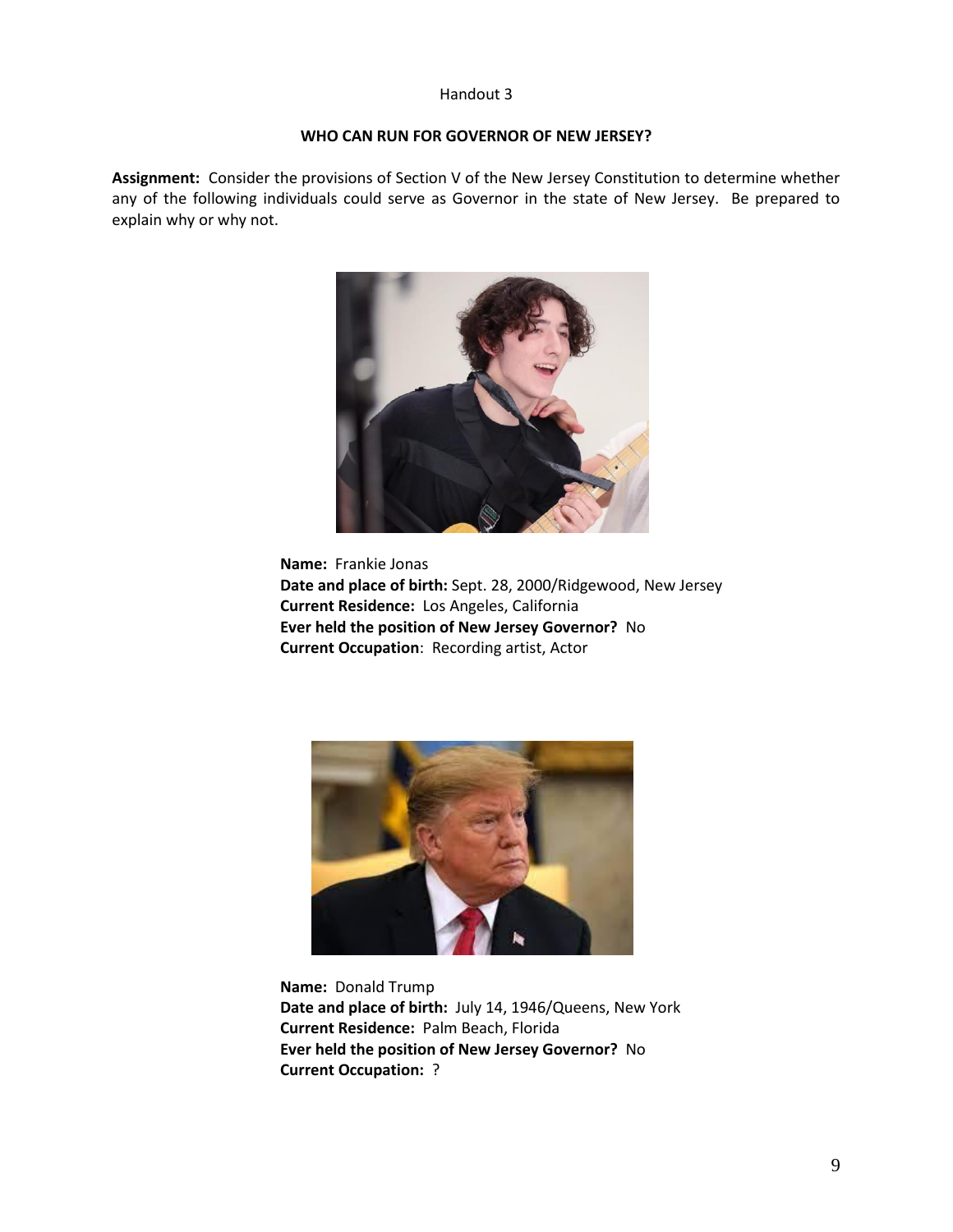

**Name:** Thomas H. Kean

**Date and place of birth:** April 21, 1935/New York City, New York **Current Residence:** Bedminster Township, New Jersey (since 1990) **Ever held the position of New Jersey Governor?** Yes (1982–1990) **Current Occupation:** Lecturer/ Journalist



**Name:** U.S. Senator Robert Menendez **Date and place of birth:** January 1, 1954/New York City **Current Residence:** North Bergen, New Jersey **Ever held the position of New Jersey Governor?** No **Current occupation**: U.S. Senator from New Jersey